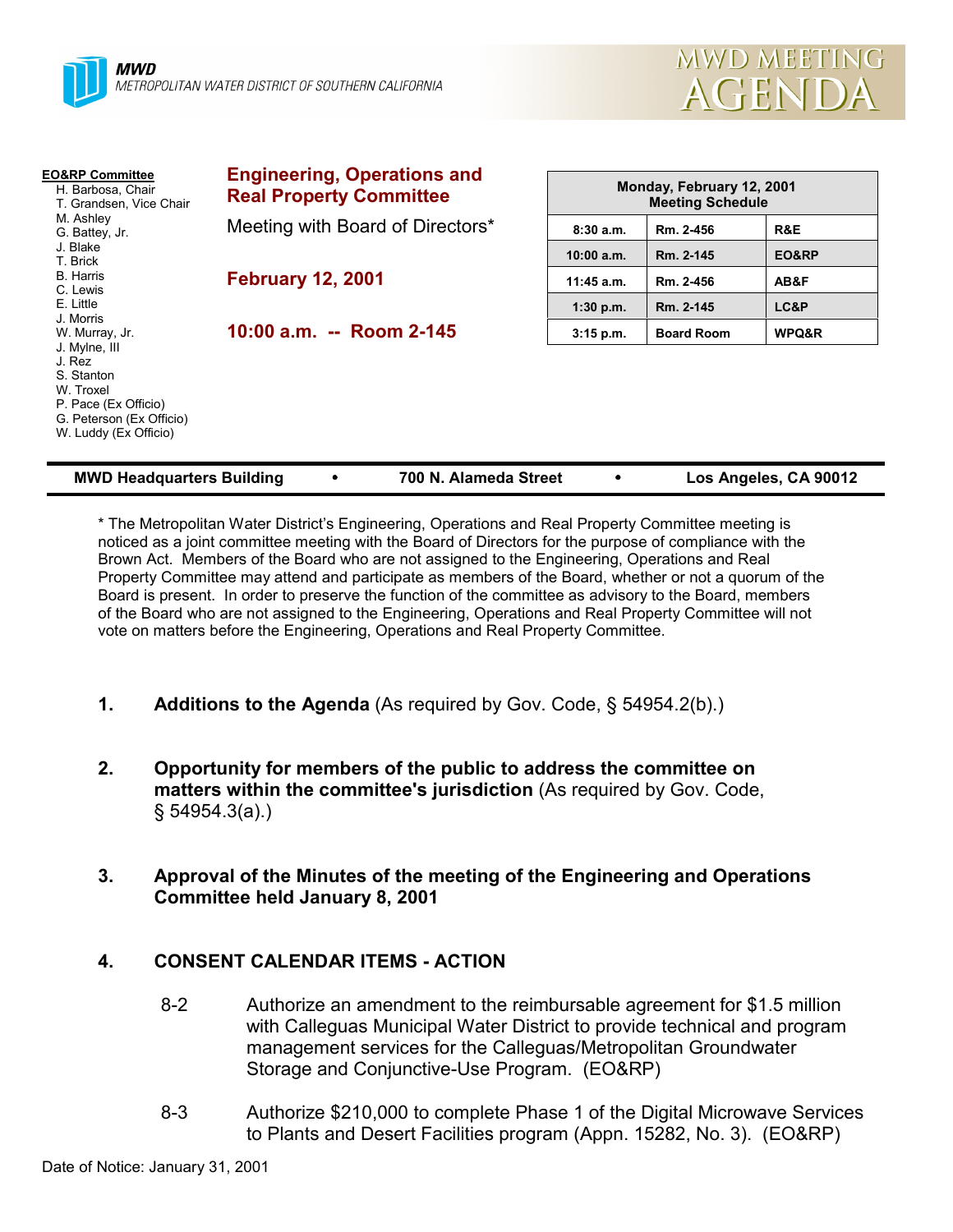8-4 Authorize \$700,000 to upgrade the Oracle financial applications as part of the Enterprise Server Replacement project (Appn. 15351, No. 2). (EO&RP)

### **5. OTHER BOARD ITEMS - ACTION**

9-1 Certify the FEIR for the Diemer Plant Improvements Program; approve the program; and authorize funding for five Capital Investment Plan projects for the Diemer plant: (1) \$915,000 for seismic retrofit of the finished water reservoir (Appn. 15362); (2) \$1.995 million for design/construction of Phase 1 solids handling (Appn. 15363); (3) \$430,000 for preliminary engineering for Basin 8 Spillway (Appn. 15331); (4) \$775,000 for relocation of the plant entrance (Appn. 15227); and (5) \$150,000 for storm drain replacement (Appn. 15355). (EO&RP)

# **6. BOARD INFORMATION ITEMS**

- 10-1 Status report for the Diamond Valley Lake Project for the month ending December 2000. (EO&RP)
- 10-2 Status report for the Inland Feeder Project for the month ending December 2000. (EO&RP) **[Any discussion of potential litigation to be heard in closed session. Conference with legal counsel—significant exposure to litigation (two matters); to be heard in closed session pursuant to Gov. Code § 54956.9(b)]**

### **7. COMMITTEE ITEMS**

- a. Oral report on Water Supply and Drought Management (WSDM) Plan.
- b. Oral update on power issues.
- c. Oral report on Diamond Valley Lake recreation, Ibbetson guest quarters, and headquarters leasing.

### **8. GROUP MANAGERS' REPORTS**

- a. Water System Operations Manager's update on system operations.
- b. Corporate Resources Manager's update on engineering activities.